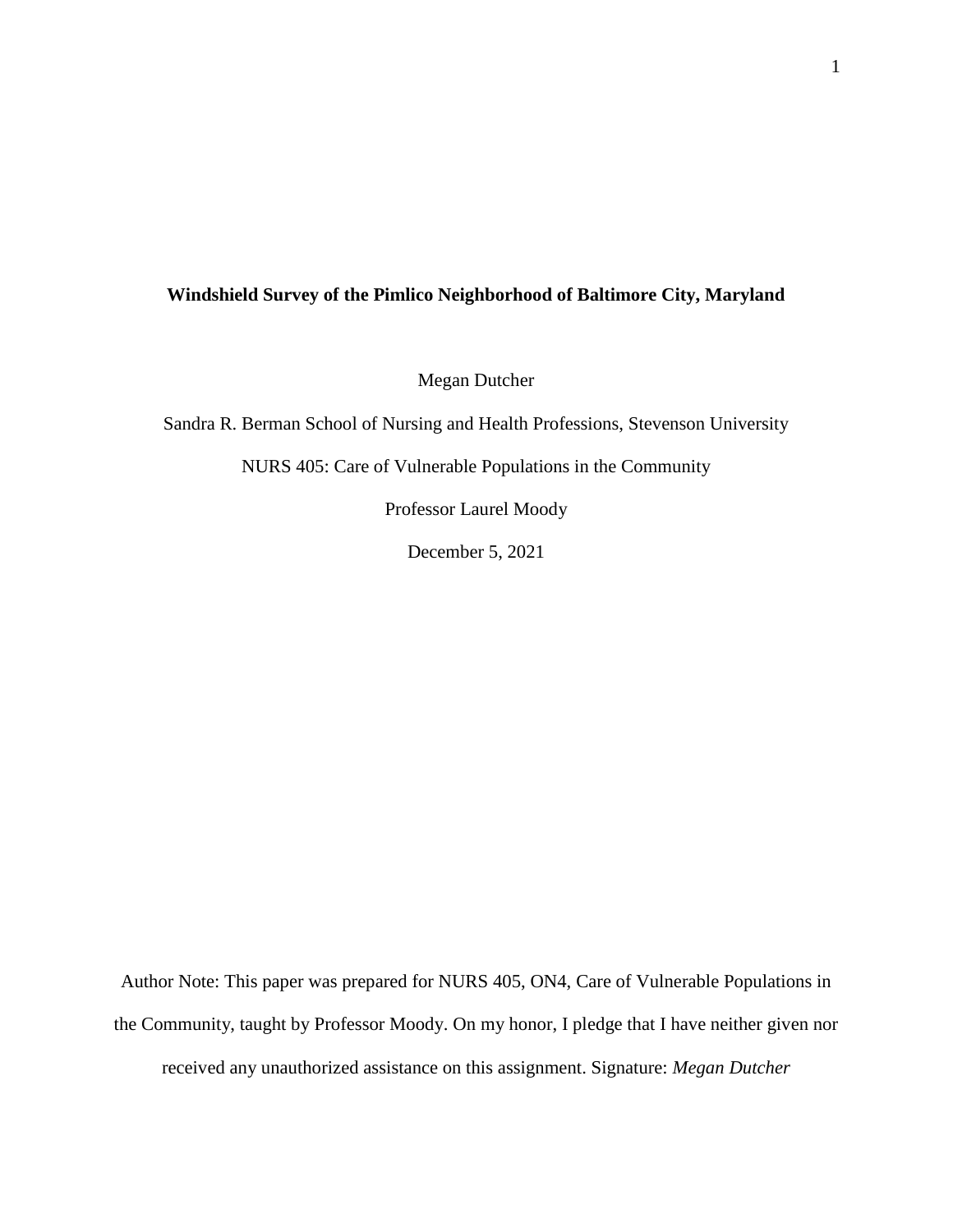## **Abstract**

This paper provides insight into the health status of the Pimlico neighborhood of Baltimore City, Maryland using a windshield survey model. Demographic characteristics of the community are presented, including population size, racial/ethnic background, average age, sex, and family status. Socioeconomic indicators are discussed, such as average income, educational attainment, and available educational institutions. The availability of social, health, transportation, religious, and recreational resources is emphasized. Major health indicators are presented, including infant mortality rate, average life expectancy, and leading causes of death in the community. Strengths and weaknesses of the community are highlighted, with particular attention placed on the impact of presented weaknesses on the vulnerability and health status of the community. Significant weaknesses discussed include high homicide rates, poor educational attainment related to chronic absenteeism, and a high infant mortality rate. Focus is placed on the effects of chronic absenteeism and poor educational outcomes. The negative impact of chronic absenteeism on children's health status is presented, with proposed community health nursing interventions to reduce absenteeism discussed. The core functions of community health are used to guide the discussion of the community health nurse's (CHN) role in supporting interventions aimed at improving school attendance in the Pimlico community.

*Keywords:* windshield survey, Pimlico, community health, absenteeism, nursing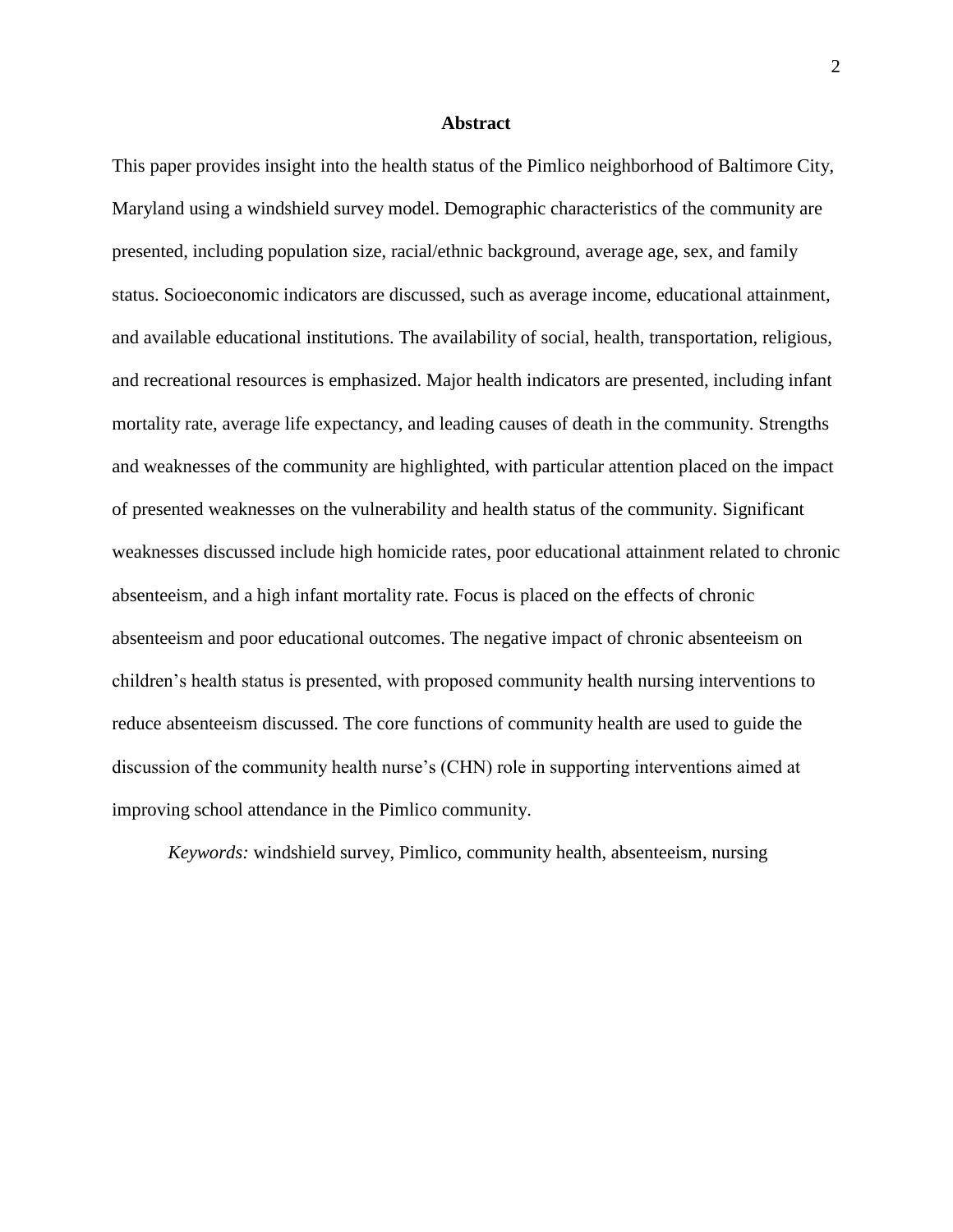A windshield survey provides the community health nurse (CHN) with a brief, efficient, and objective opportunity to gain insight into a specific community through systematic observations. Driving through the community, the observer notes relevant characteristics of the area, such as the type and condition of housing, transportation services, stores, street conditions, race and ethnicity, health indicators, and businesses. Combined with demographic and statistical data, the windshield survey provides the CHN with descriptive information that is useful in determining the strengths and weaknesses of the community (Gibson & Thatcher, 2020). To improve the health status of the community, the CHN must emphasize the community's strengths while tackling the shortcomings of the community. This paper will utilize the windshield survey model to perform a community assessment of the Pimlico neighborhood of Baltimore City, Maryland. Community strengths and weaknesses will be identified to determine the health status of the community. Following identification of the community's strengths and challenges, the CHN will develop a plan to address one specific challenge to improve the community's health status.

Located in the northwest corner of Baltimore City under the zip code 21215, the Pimlico neighborhood has a total population of 11,686. Individuals 45 to 64 years of age comprise the largest percentage of the population at 28.5%. There are slightly more females than males, with females accounting for 54.2% of the population, compared to 45.8% of the population that is male. Racially, 96.3% of the population identifies as Black or African American and 1.8% as White. All other races/ethnicities for which data are available each represented 1% or less of the population (Baltimore City Health Department [BCHD], 2017, pp. 6-7). The area is urban and predominately residential, with many apartment buildings, rowhomes, and some single-family homes. Sinai Hospital, a LifeBridge Health facility, is the major healthcare provider for this area.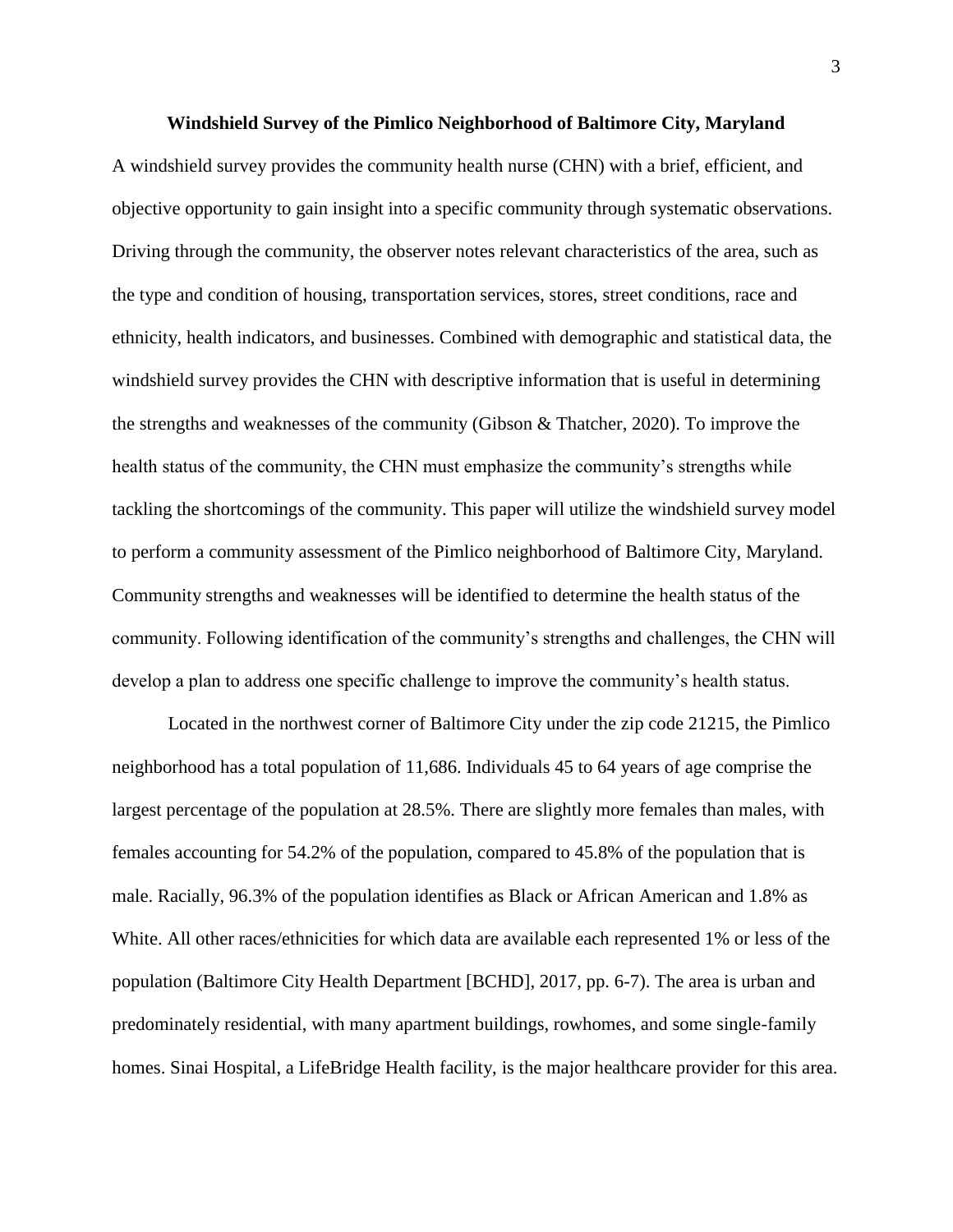In the Pimlico community, the infant mortality rate per 1,000 live births is 20.0 (BCHD, 2017, p. 25). Comparatively, the infant mortality rate in Maryland is 5.9 (National Center for Health Statistics, 2021, Table – Key Health Indicators). The life expectancy at birth is 68.2 years and the leading cause of death in Pimlico is heart disease, which accounts for 23.9% of total deaths. The second leading cause of death is cancer of all kinds at 19.5% and is followed by lung cancer specifically, which constitutes 5.5% of total deaths. Of concern is the percentage of deaths attributed to homicide in this community, which represents 5.3% of total deaths and is greater than the percentage of deaths caused by stroke, diabetes, and chronic lower respiratory disease, respectively (BCHD, 2017, p. 23).

Socioeconomic status (SES) is significant in understanding the strengths and weaknesses of the Pimlico community. The median household income of 40.5% of households in the area is up to \$24,999 per year. A reported 33.8% of households earn between \$25,000 and \$59,000 annually, while 25.6% earn \$60,000 or more. Data reveals 17.1% of the population age 16 and older are unemployed and 28.4% of families with children under 18 in the Pimlico area have income below the poverty level (BCHD, 2017, p. 9). Additionally, 71.5% of children live in single-parent households (BCHD, 2017, p. 7). Statistics on educational attainment indicate that 66.2% of adults 25 years and older have a high school diploma/certificate or less, while 8.6% of adults 25 years and older have a bachelor's degree or higher (BCHD, 2017, p. 15). Local schools and educational facilities noted include St. Vincent de Paul Head Start Center, Cheder Chabad of Baltimore, the Waldorf School of Baltimore, and Pimlico Elementary/Middle School.

Driving through the community, poor road conditions, litter, and limited green space was evident. The urban environment is reflected in the 29.9% of land covered by pavement, compared to 26% of land covered by green space, such as tree canopy, vegetation, and parkland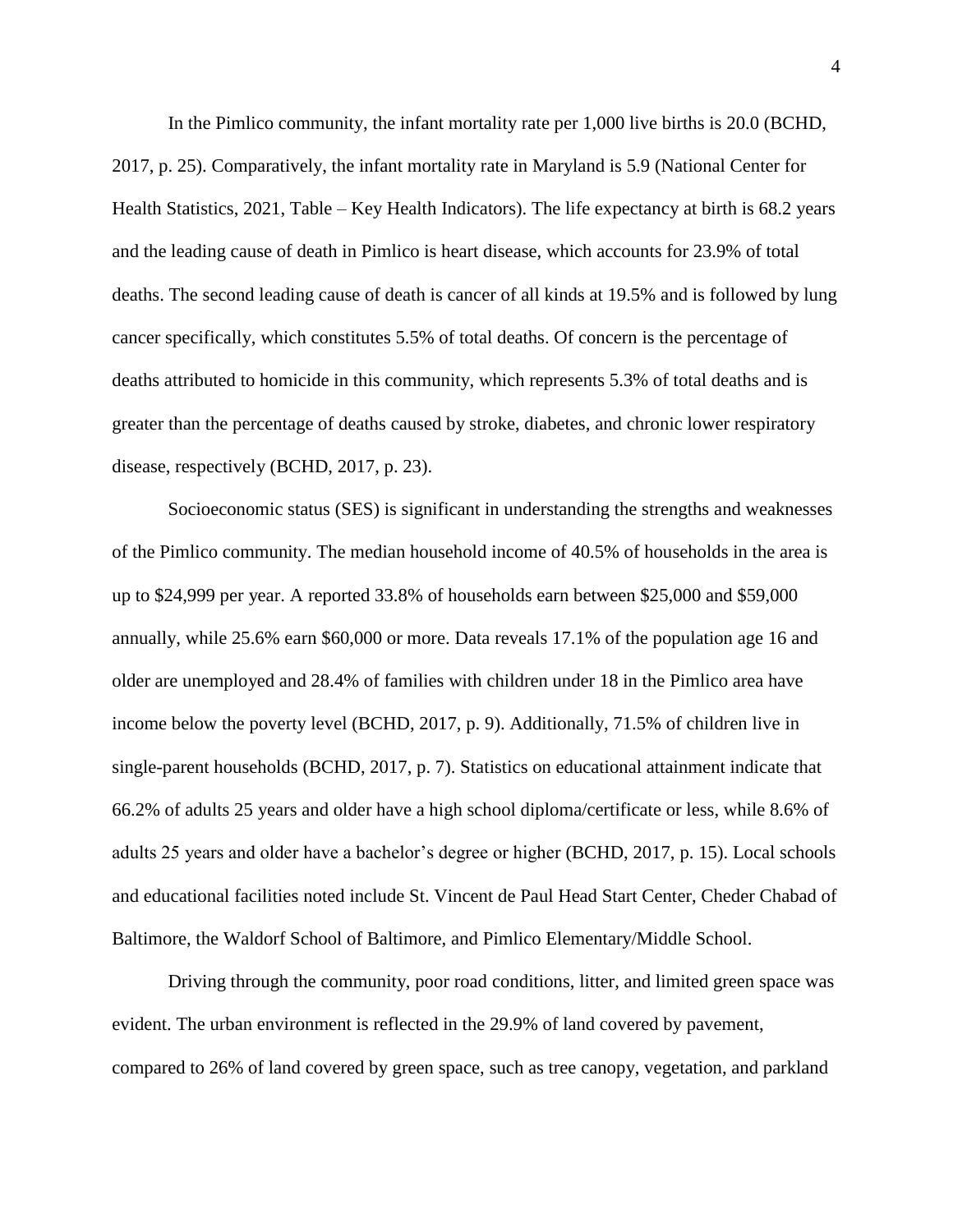(BCHD, 2017, p. 12). However, the neighborhood is home to Cylburn Arboretum, a large park with a Visitor Center located near Sinai Hospital. Cold Spring Park and the Jones Falls Trail are also nearby. Few grocery stores were noticed in the community, and 42.6% of the Pimlico land area is covered by a food desert. There are a few carry-out restaurants and small corner stores, with 18.6 corner stores per 10,000 residents, but retail spaces are minimal, and fast-food restaurants dominate (BCHD, 2017, p. 21). The main sources of public transportation are the Maryland Transit Administration (MTA) buses and CityLink buses, with many stops located within walking distance of Sinai Hospital. The West Cold Spring Metro station is also nearby.

The major recreational facility in the community is Pimlico Race Course, a major Maryland landmark, where the Preakness Stakes takes place each year. The Weinberg Park Heights Jewish Community Center offers a pool, fitness center, arts and culture activities, youthspecific events, theater performances, and Jewish learning opportunities for Jewish and non-Jewish members of the community (Jewish Community Center of Greater Baltimore, n.d.). The CC Jackson Recreation Center and Sankofa Children's Museum of African Cultures provide enrichment opportunities for children and adults. There are a few small parks with playgrounds scattered throughout the residential areas of the community. There are also many Christian churches and synagogues in the area, which offer religious services and outreach programs.

There are limited strengths of the Pimlico community. However, an appealing attribute of the Pimlico neighborhood is the availability of quality healthcare services serving all ages. Mt. Washington Pediatric Hospital, Sinai Hospital of Baltimore, and Levindale Hebrew Geriatric Center and Hospital are all within the area. There are public bus stops near Sinai Hospital, ensuring accessibility for community members. Recreationally, the presence of Cylburn Arboretum provides a large green space and walking trails that are beneficial for the community.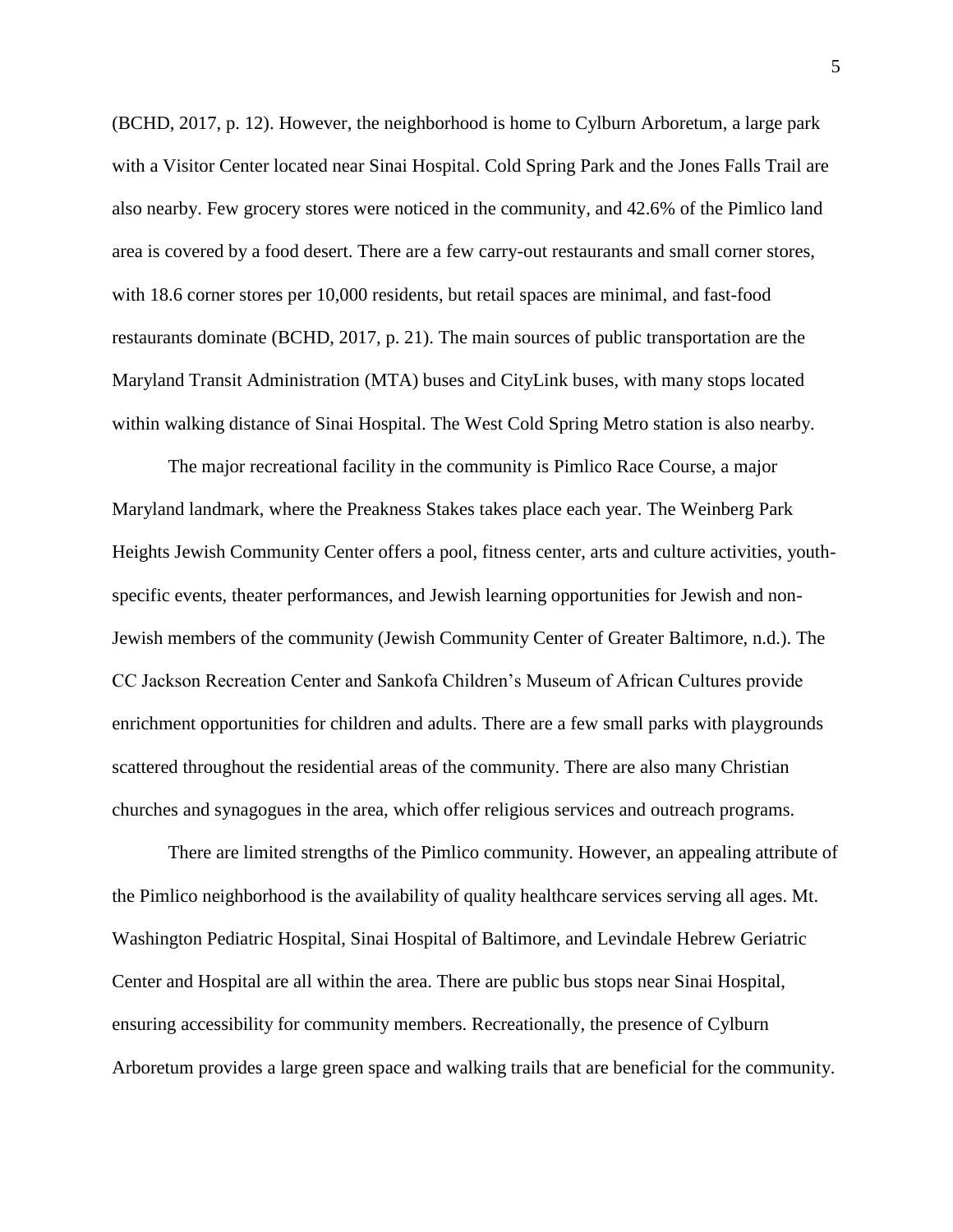Located at the intersection of Cylburn Avenue and Greenspring Avenue, Cylburn Arboretum is Baltimore's largest public park and home to the Vollmer Visitor and Education Center, where educational programs are conducted (Baltimore City Department of Recreation & Parks, n.d.). The Jewish Community Center and CC Jackson Recreation Center provide spaces for sporting events, performances, and other enrichment activities. Community and recreation centers, parks, and churches provide safe spaces for children and families and make a community desirable.

Another strength of the community is the educational programs available for low-income children. For example, the St. Vincent de Paul Head Start program has two Pimlico locations. The St. Vincent de Paul Head Start program provides full-day early childhood education classes and free meals for low-income children three to five years of age. The Head Start program is free of charge, includes virtual family engagement activities, and ensures kindergarten readiness (St. Vincent de Paul Baltimore, n.d.). Access to high-quality educational experiences for low-income families and families living in poverty is especially important for a community such as Pimlico, in which many individuals are unemployed, families are living in poverty, and the majority of children come from single-parent households.

Although the Pimlico community displays strengths, numerous challenges exist that negatively impact the community's health status. A major impact on the health and safety of the community is the homicide statistics in the area. On average, there are 12.4 non-fatal shootings per 10,000 residents per year. The homicide rate per 10,000 residents is 7.4 per year, and the youth homicide mortality rate is 56.8 deaths per 100,000 individuals (BCHD, 2017, pp. 16-17). These rates are significantly greater than the United States mortality rate of 5.8 deaths per 100,000 people (National Center for Health Statistics, 2019, Table – Mortality). Safety concerns in the community were further emphasized after speaking with L. Crusse, a nurse at Sinai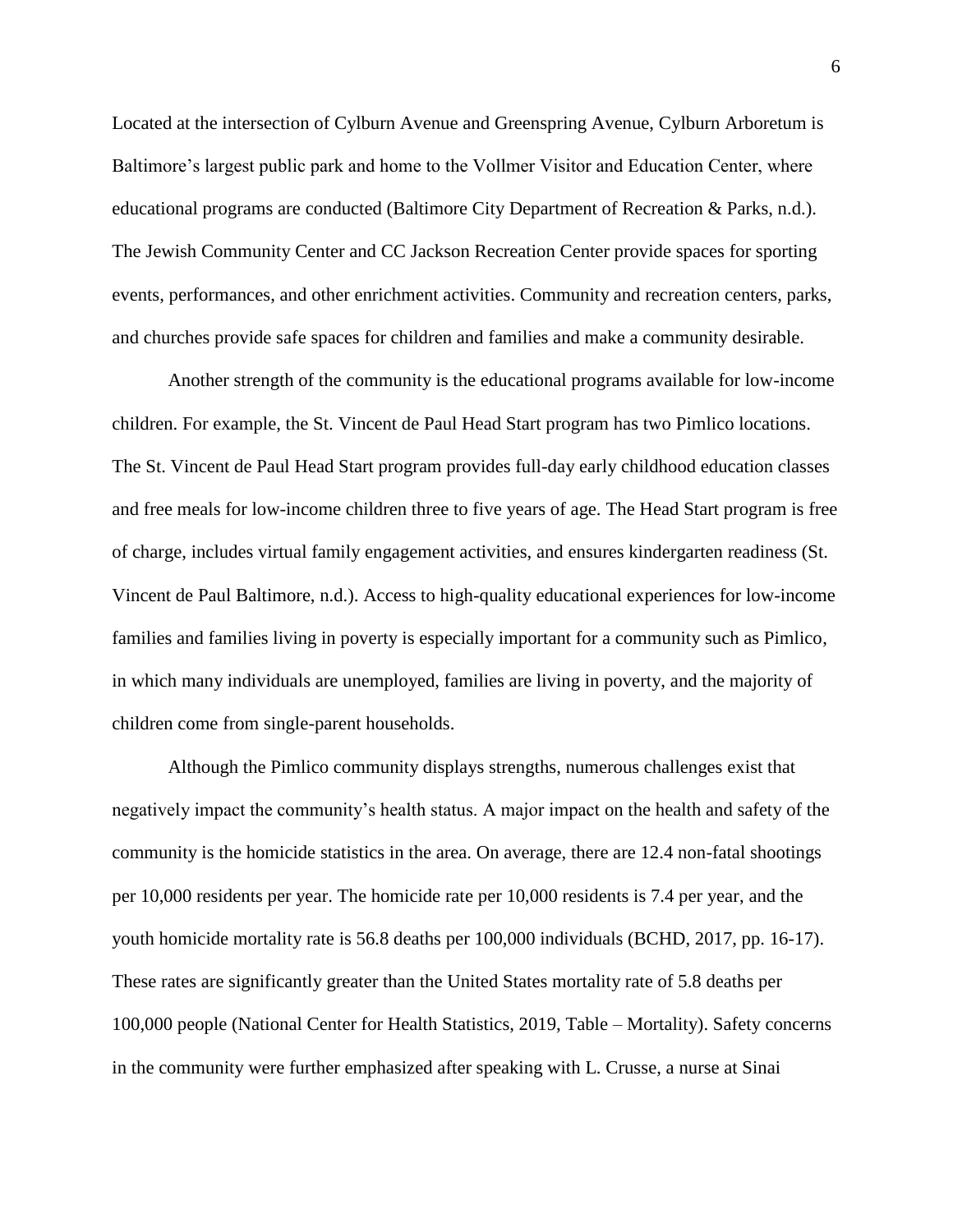Hospital. I gathered that she feels nervous to park her car off campus at the employee lot at Pimlico Race Course due to the nature of the surrounding area. Though a shuttle is provided from the hospital to the parking lot, she especially is concerned when walking to her car at night due to the crime and homicide rates of the neighborhood (personal communication, November 3, 2021). Overall, the high homicide rate and statements from local residents indicate that community safety and security are of concern.

Poor educational attainment contributes to the weaknesses of the Pimlico community. Less than 10% of the adult population has a bachelor's degree or higher, while 66.2% of adults have a high school diploma or less (BCHD, 2017, p. 15). Data from Pimlico Elementary/Middle School 2018-2019 School Report Card indicates poor educational outcomes. Of the elementary age student, only 4.5% of students met mathematics proficiency, and 6.6% of students were proficient in English Language Arts (Maryland State Department of Education [MSDE], 2019, Table 2). Middle school performance is also poor, with 18.1% of students proficient in mathematics and 21.1% of students proficient in English Language Arts (MSDE, 2019, Table 8). School absenteeism is a concern in the Pimlico community, with 15.1% of elementary school students, 17.2% of middle school students, and 46.4% of high school students missing 20 or more school days (BCHD, 2017, p. 14). Chronic absenteeism is more likely to be seen in lowincome students, students with individualized educational plans, and Black students, characteristics that apply to many of the children living in the Pimlico area (Garcia & Weiss, 2018). Chronic absenteeism contributes to poor academic performance and raises concerns about future academic achievement for members of the community.

Lastly, the concerning infant mortality rate (IMR) is a challenge to the health status of the Pimlico community. The IMR is one of the most critical and sensitive indicators of a

7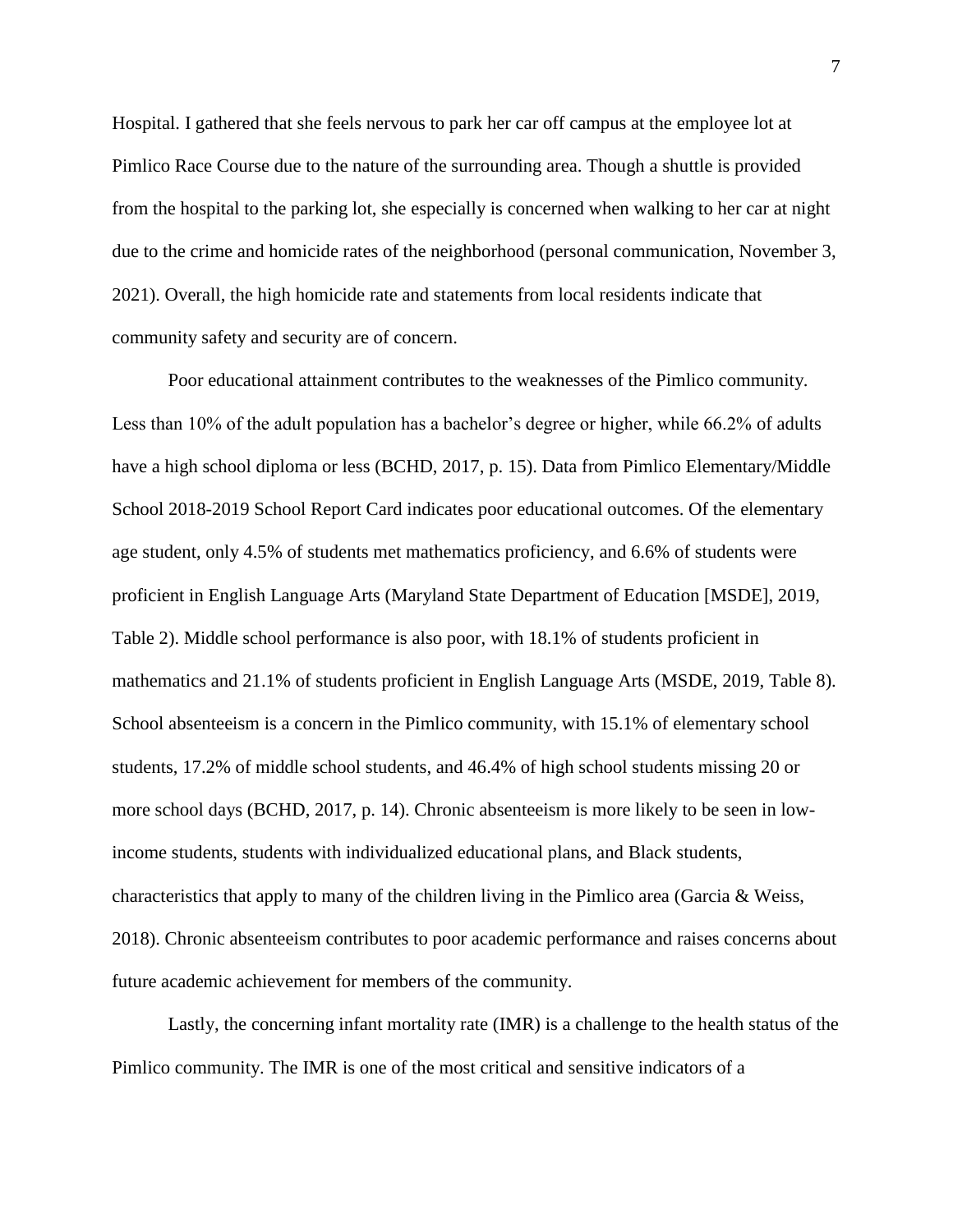community's health status. Infant mortality rates are impacted by numerous factors, such as maternal health, poverty status, quality of medical care, and community health practices (Rubenstein, 2020). In the Pimlico community, only 47.8% of women received prenatal care in the  $1<sup>st</sup>$  trimester, 12.7% of women reported smoking while pregnant, 15% of live births occurred preterm, and 15.6% of births were classified as low birthweight (BCHD, 2017, p. 25). All the above factors, in combination with many others, have most likely contributed to the IMR of 20.0 in the Pimlico area (BCHD, 2017, p. 25). For the Pimlico neighborhood, the troubling IMR indicates poor community health status and the need for resources, interventions, and support to improve the health of not only women and child, but the health of the community at large.

Considering the limited strengths of the Pimlico community compared to its many weaknesses, the Pimlico neighborhood is an unhealthy community in need of improvement. A major concern for the CHN is the high rate of chronic absenteeism in Pimlico. The negative effects of chronic absenteeism on children and the community cannot be overlooked and include poor academic achievement; increased engagement in risk-taking behaviors; increased teenage pregnancy rate; and increased prevalence of alcohol and/or drug use, violence, and juvenile delinquency. Poor academic achievement in childhood has numerous lasting effects and is strongly associated with poor adult health outcomes (Allison & Attisha, 2019). A chronically absent student is frequently defined as a student missing 10% or more school days in one year, which includes excused and unexcused absences. Concerningly, it is estimated that over five million students in the United States are chronically absent each school year (Jacobsen et al., 2016, p. 179). Risk factors for chronic absenteeism include poverty, unstable housing conditions, exposure to violence, and racial or ethnic minority status (Allison & Attisha, 2019). Working in the school setting, the school nurse is aptly situated to carry out the role of the CHN, which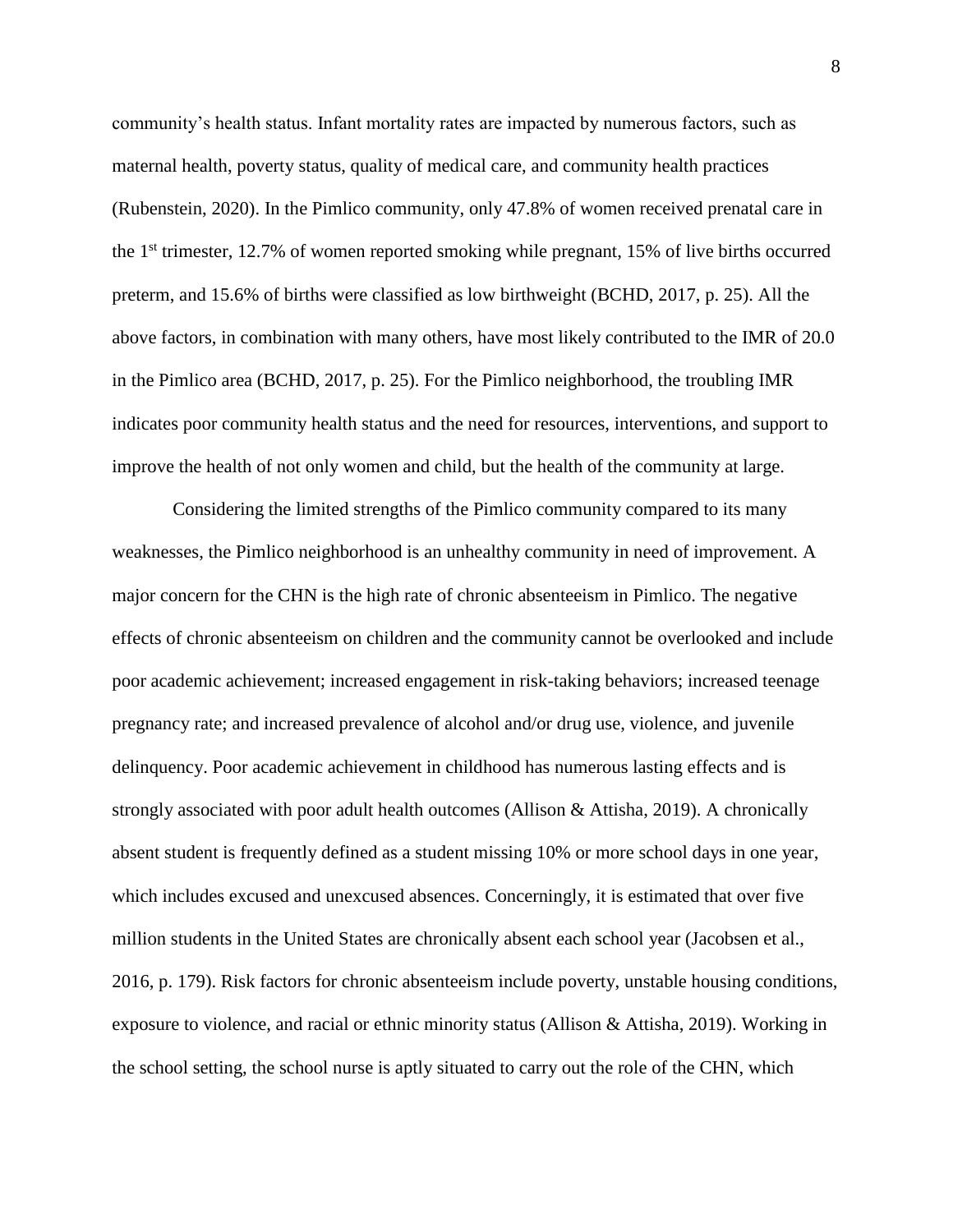includes the core functions of assessment, policy development, and assurance, to reduce chronic absenteeism and promote the health of all students (Jacobsen et al., 2016).

The negative effects of chronic absenteeism have been demonstrated in children as young as kindergarten. Chronically absent kindergartners scored lower than their peers on measures of reading and math proficiency and demonstrated decreases in educational and social abilities, highlighting the need for early intervention (Jacobsen et al., 2016, p. 180). Primary prevention strategies implemented by the CHN are aimed at promoting school attendance for all children. Immunization, which is a primary level of prevention, is used to combat health-related causes of absence. For example, influenza is a leading health-related cause of school illness (Allison & Attisha, 2019). Hosting a flu shot clinic in schools decreases potential barriers to vaccine access and promotes the health status of students and school faculty and staff. The CHN provides information on the importance of vaccinations and promotes immunization compliance to ensure the health of the school and decrease preventable health-related causes of absence. School-based health centers may improve attendance rates by providing convenient and accessible health care services to students who otherwise lack appropriate care (Gardiner, 2020).

An additional primary prevention strategy implemented by the CHN is educational activities designed to connect families with the school system and community health services. Effective communication between the school and families, such as informing parents/guardians when their child has been absent, has been shown to increase attendance rates (Allison & Attisha, 2019). The CHN can promote a positive school climate through educational programs for parents and educators on youth violence, bullying, and common health concerns of childhood. Programs that emphasize the importance of school attendance and encourage parental involvement in the school, such as volunteering or joining the Parent Teacher Association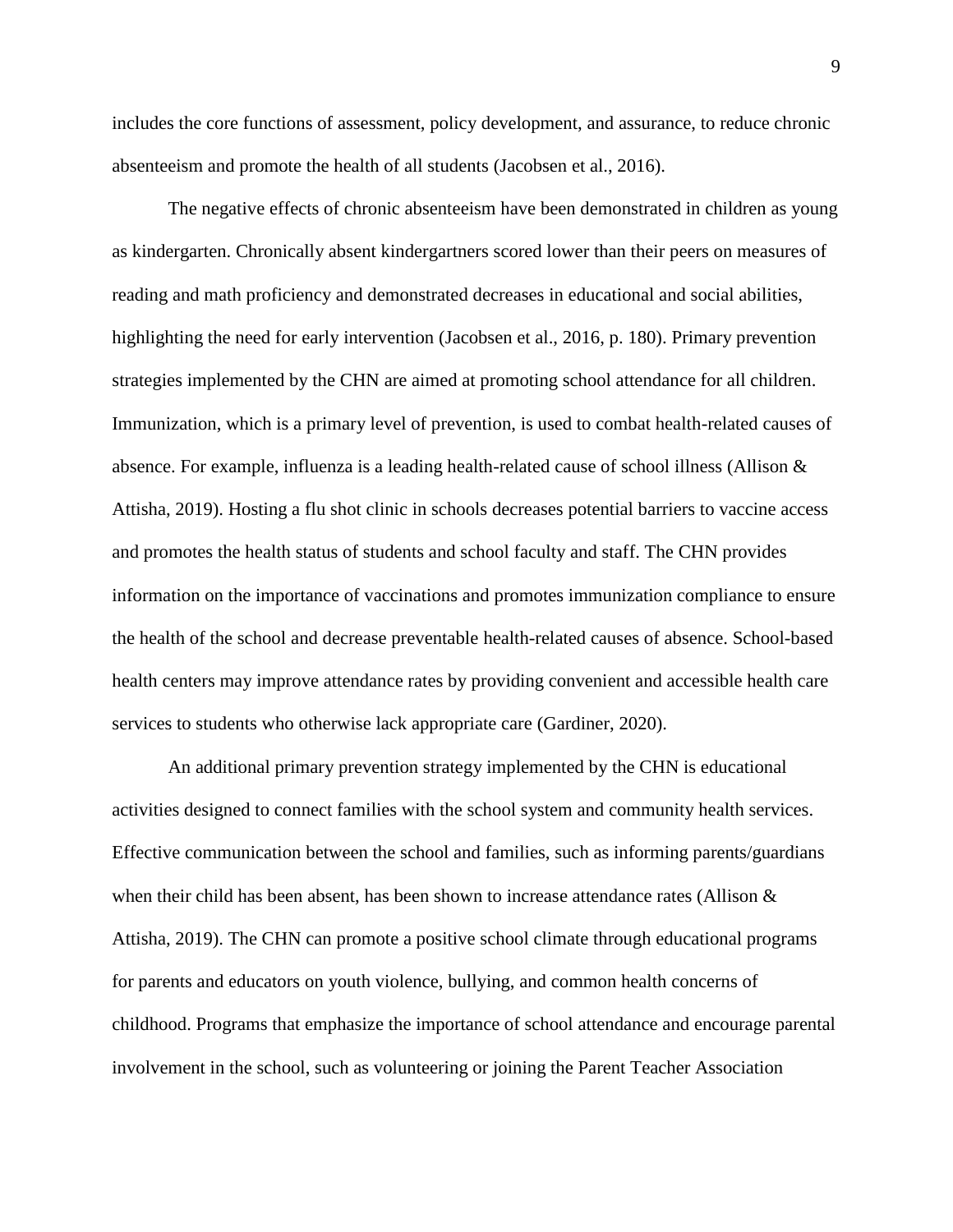(PTA), can be implemented to improve student attendance rates. Lastly, the CHN may coordinate events for students, parents, and teachers that celebrate exceptional and improved attendance and promote a positive and encouraging school environment.

In partnership with the school nurse or school administrative personnel, the CHN engages in secondary levels of prevention by screening the attendance data of high-risk students and students who frequently visit the health suite. Secondary prevention strategies are aimed at early identification of chronic absenteeism and prompt intervention. Early identification of chronic absenteeism is crucial in reducing the amount of school missed. In fact, "[identifying] students who have missed just two days in the first month of school predicts chronic absence throughout the year" (Allison & Attisha, 2019, p. 1). After identifying students who are or have the potential to be chronically absent, the CHN must assess the student's unique situation and determine appropriate interventions. For example, mental health conditions and learning disabilities are associated with chronic absenteeism (Allison & Attisha, 2019). For students with mental health conditions, the CHN partners with the school counselor and school social worker to provide individual school-based mental health services and link families to services in the community (Gardiner, 2020). For students with special educational needs, the school nurse will work with school administrators, teachers, and parents/guardians to ensure that individualized educational plans (IEPs), 504 plans, and/or school health care plans are up-to-date and appropriately implemented (Allison & Attisha, 2019).

The implementation of primary and secondary prevention strategies by the CHN helps to improve the overall health status of the community by decreasing the rate of chronic absenteeism and associated negative outcomes on vulnerable children and the community. Assessment of parental involvement, available student services, and the school climate allows the CHN to

10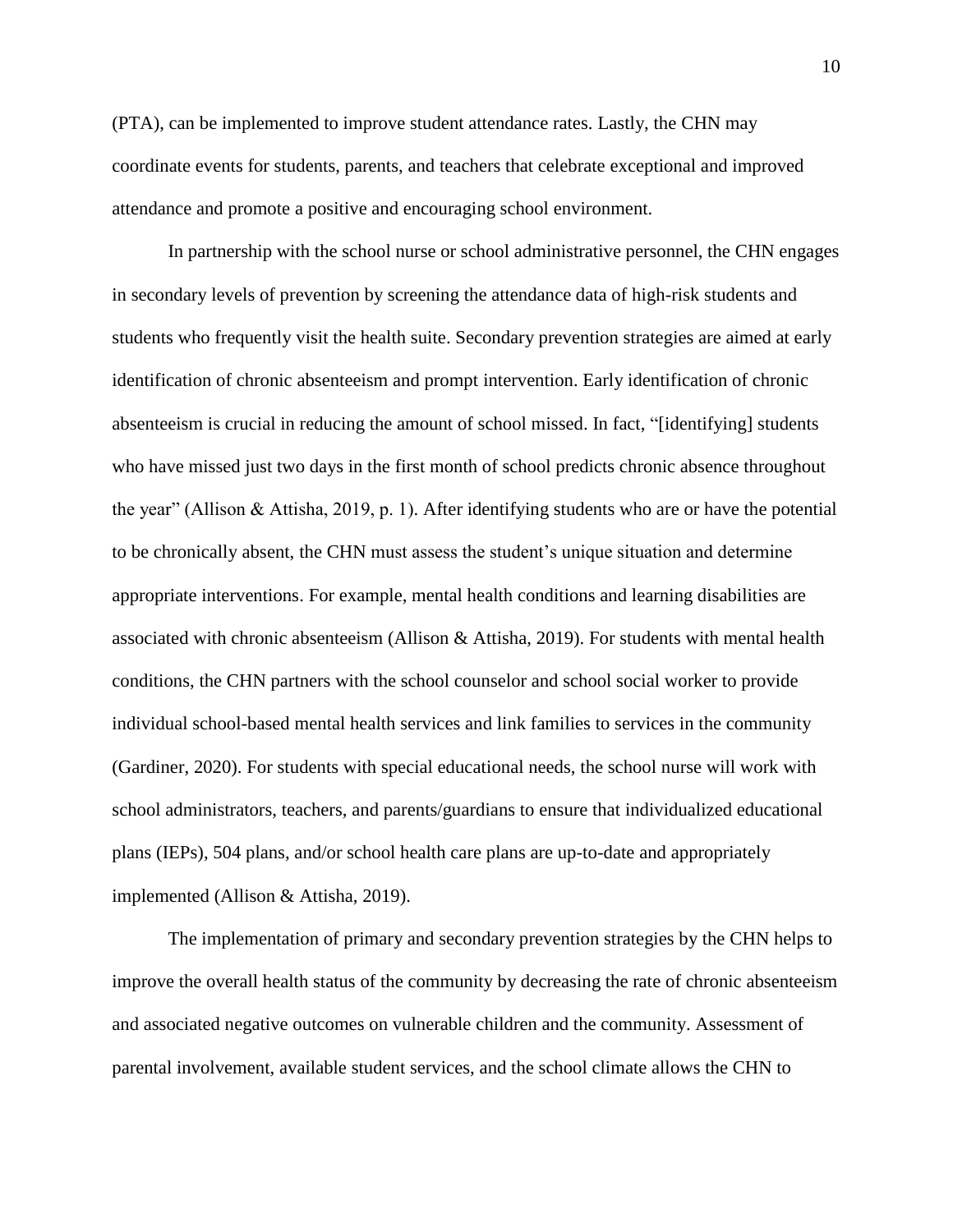provide targeted interventions. Regular assessment of attendance data and communication with parents regarding student absences is foundational in decreasing chronic absenteeism and promotes a strong relationship between parents and schools. The CHN nurse fulfills the core function of assurance by directing students and families to school-based health services and linking families to community resources. Additionally, the CHN ensures that school staff is appropriately educated and equipped to recognize students at risk for chronic absenteeism, follow IEP and 504 plans, and make referrals to the school nurse for needed school-based health services. Lastly, the CHN engages in policy development by advocating for laws requiring a fulltime nurse in every school as nurses are essential in reducing absenteeism. The CHN may also develop policies for regular attendance screening and partnerships with local hospitals/health care providers to provide school-based health care services.

Overall, the Pimlico community has many vulnerabilities that must be addressed by the CHN, and school absenteeism is just one concern out of many. While there are many healthcare, recreational, and social services available, the negative effects of chronic absenteeism, widespread violence, and poor life expectancy on the community cannot be overlooked. Focusing on chronic absenteeism targets vulnerable children in hopes of breaking the cycle of vulnerability. The CHN can work to promote recognition of the negative impact of school absence and encourage improved attendance through educational programs, attendance data screening, and promotion of school-based health services. Utilizing primary and secondary prevention strategies and partnering with parents, school staff, and local health care providers, the CHN improves attendance for all students and addresses the barriers chronically absent students face.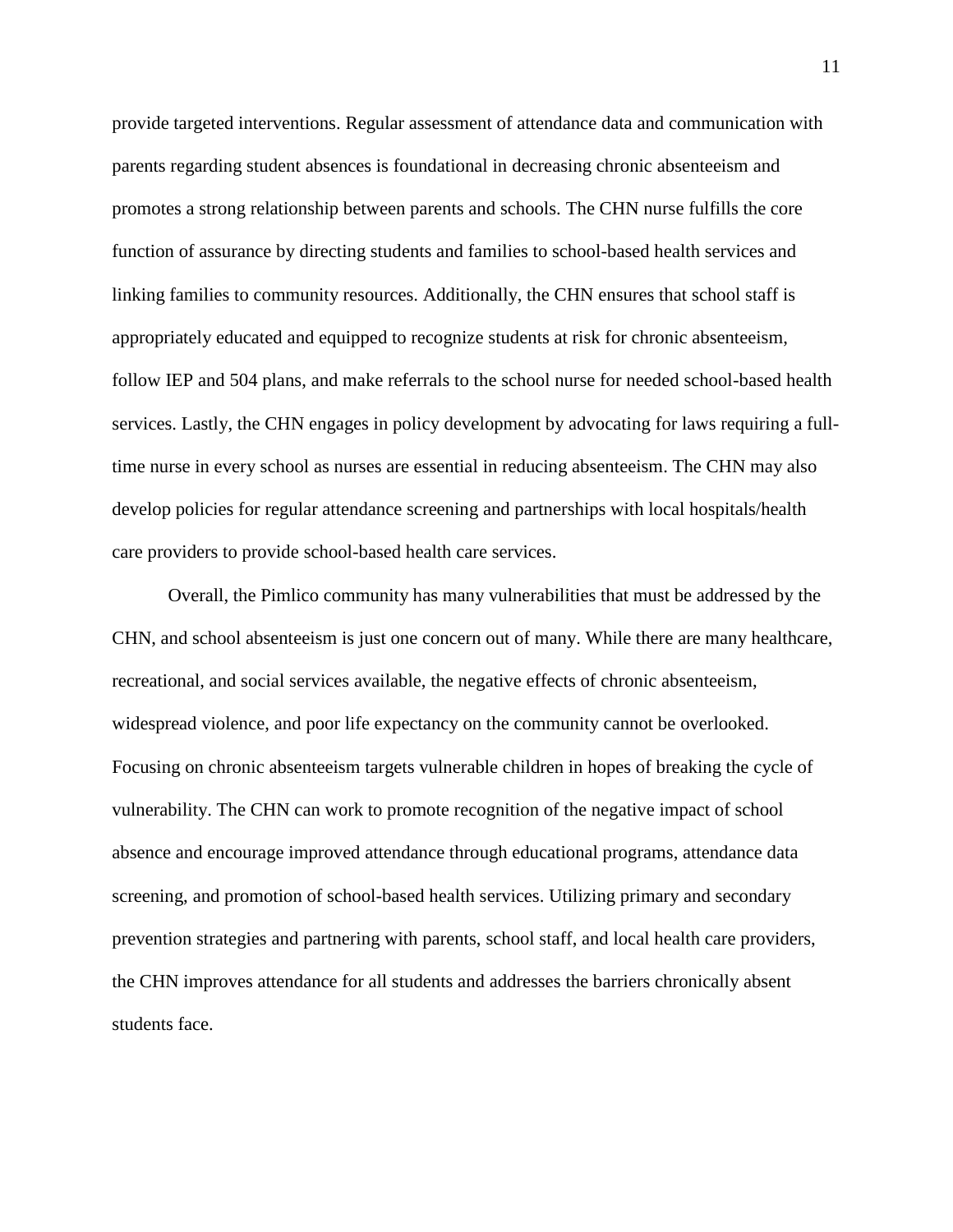## **References**

- Allison, M. A., & Attisha. E. (2019). The link between school attendance and good health. *American Academy of Pediatrics, 143*(2), 1-13.<https://doi.org/10.1542/peds.2018-3648>
- Baltimore City Health Department. (2017, June). *Baltimore City 2017 neighborhood health*

*profile for Pimlico/Arlington/Hilltop*.

[https://health.baltimorecity.gov/sites/default/files/NHP%202017%20-](https://health.baltimorecity.gov/sites/default/files/NHP%202017%20-%2045%20Pimlico-Arlington-Hilltop%20(rev%206-9-17).pdf)

[%2045%20Pimlico-Arlington-Hilltop%20\(rev%206-9-17\).pdf](https://health.baltimorecity.gov/sites/default/files/NHP%202017%20-%2045%20Pimlico-Arlington-Hilltop%20(rev%206-9-17).pdf)

Baltimore City Department of Recreation & Parks. (n.d.). *Cylburn Arboretum.* 

<https://bcrp.baltimorecity.gov/Cylburn>

- Garcia, E., & Weiss, E. (2018). Student absenteeism: Who misses school and how missing school matters for performance. *Economic Policy Institute,* 1-33. <https://files.epi.org/pdf/152438.pdf>
- Gardiner, T. (2020). Supporting health and educational outcomes through school-based health centers. *Pediatric Nursing, 46*(6), 292-299, 307.
- Gibson, M. E., & Thatcher, E. J. (2020). Community as a client: Assessment and analysis. In J. Lancaster & M. Stanhope (Eds.), *Public health nursing: Population-centered health care in the community* (10th ed., pp. 370-394). Elsevier.
- Jacobsen, K., Meeder, L., & Voskuil, V. R. (2016). Chronic student absenteeism: The critical role of school nurses. *NASN School Nurse*, *31*(3), 178-185.

<https://doi.org/10.1177/1942602X16638855>

Jewish Community Center of Greater Baltimore. (n.d.). *About.* <https://www.jcc.org/about-us> Maryland State Department of Education. (2019). *Pimlico Elementary/Middle 2018-2019 school report card*.